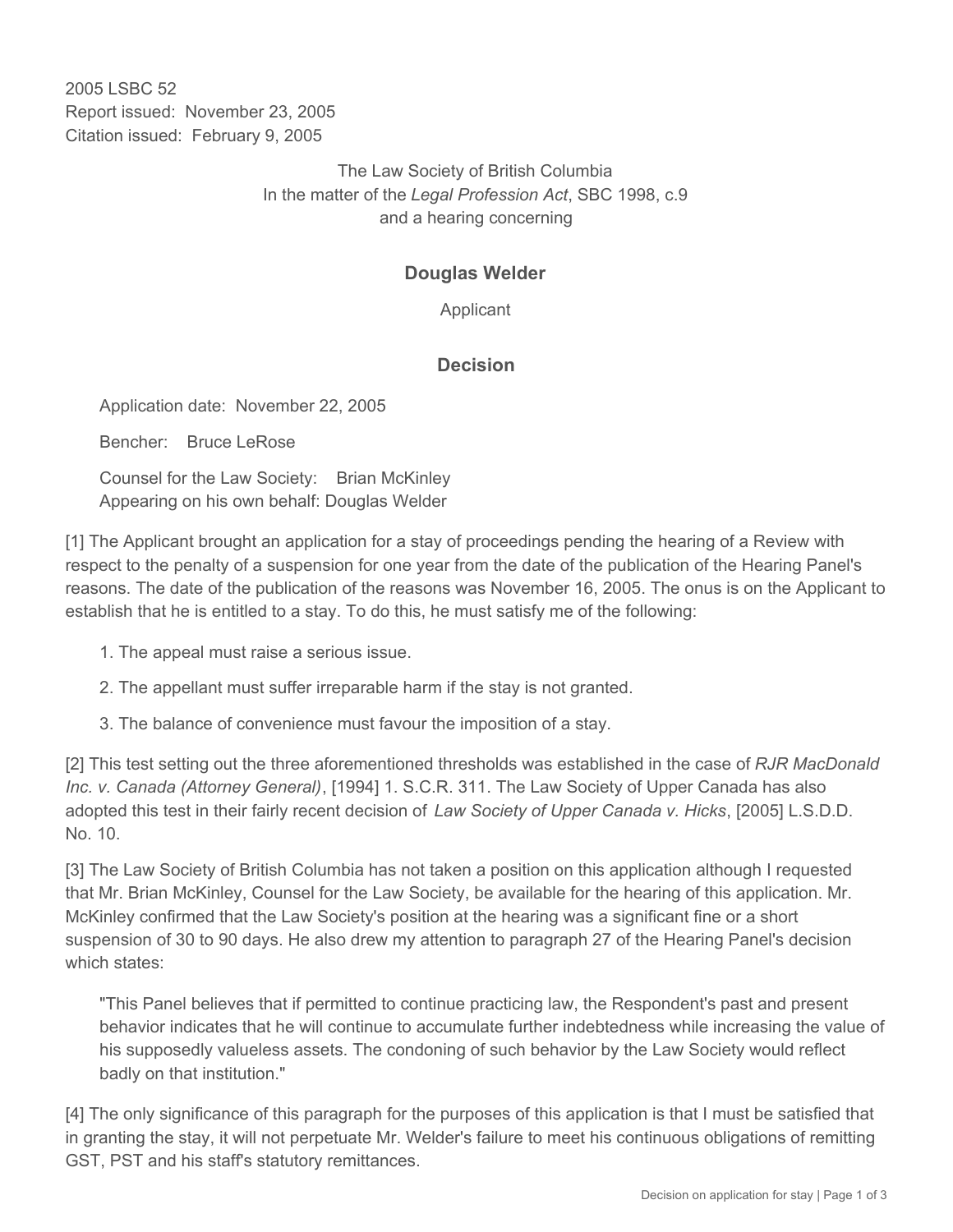[5] Mr. Welder was present by phone for the hearing of this application. He has filed his Notice of Review and did so within three days of the publication of the Hearing Panel's reasons. He has therefore met the requirements of Rule 5-13 "Initiating a Review" and Rule 5-14 "Stay of Order Pending Review" . He also provided Affidavit materials for the purposes of establishing that the appeal (Review) raises a serious issue and that he will suffer irreparable harm if the application is not granted. This decision of the Hearing Panel is admittedly the first time a Panel has had to decide on a penalty for a second offender for professional misconduct of this nature. Also, the Hearing Panel's penalty is much more severe than the position taken at the hearing by either the Applicant or the Law Society. Based on these findings, I have no difficulty in concluding that the Review raises a serious issue.

[6] Concerning the issue of establishing irreparable harm, I am satisfied that by not granting the stay, Mr. Welder will suffer irreparable harm. His Affidavit sets out that he has already lost clients. There is no evidence to suggest that the Review of this decision will be forthwith or in a timely fashion. The practice of law appears to be his only real means of income. I have no doubt that he will experience irreparable harm if he is not entitled to practice pending the Review.

[7] Finally, with respect to the issue of "the balance of convenience must favour the imposition of a stay" ; here I must weigh whether the granting of the stay will put the public at risk again. To that end, Mr. Welder has given the Law Society of British Columbia his written undertaking attached as Schedule 1 to these reasons. His undertaking should provide the public and the Law Society with adequate safeguards pending the hearing of the Review. Essentially, this undertaking is consistent with the conditions imposed by the Hearing Panel at paragraph [29] of their reasons.

[8] Accordingly, the application for a stay of proceedings is granted.

#### **SCHEDULE 1**

### IN THE MATTER OF THE LEGAL PROFESSION ACT

#### AND

#### IN THE MATTER OF A HEARING CONCERNING

#### **DOUGLAS WARREN WELDER**

#### **UNDERTAKING**

I undertake, until relieved of this undertaking by the Discipline Committee or the review of this matter is concluded:

1. To pay by no later than November 29 th, 2005 and to forthwith provide proof of payment to the Law Society of B.C. the outstanding amounts owed by me for PST and employee source deductions up to October 31 st, 2005 and for GST up to September 30 th, 2005;

2. To make monthly remittances for PST and employee source deductions as due, on the 15 th day of the month following;

3. To provide to the Law Society of B.C. monthly reports commencing December 15 th, 2005. Such reports will disclose the amounts of the remittances required to be paid for PST and employee source deductions for the previous month and will provide proof of payment;